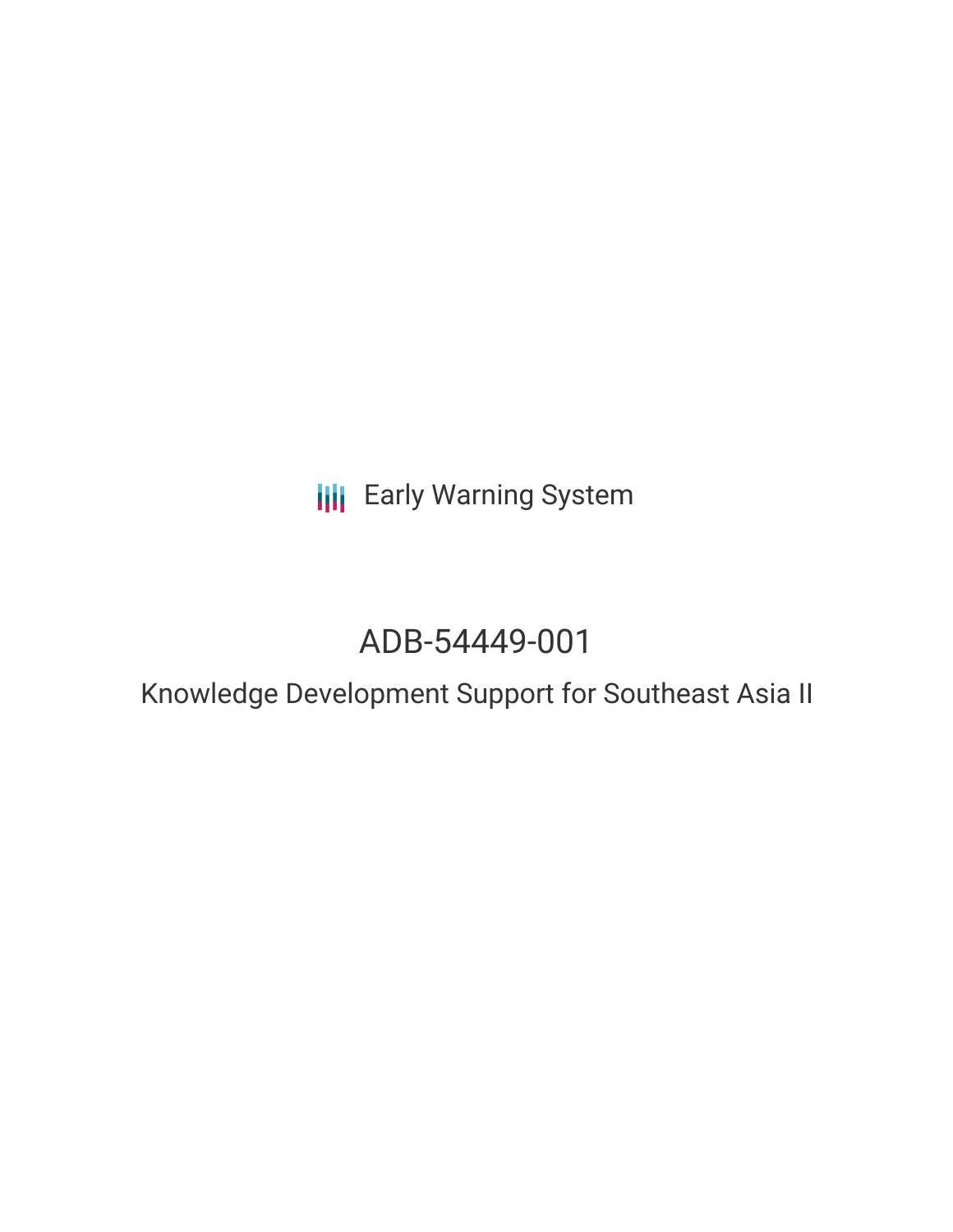

# **Quick Facts**

| <b>Financial Institutions</b>  | Asian Development Bank (ADB) |
|--------------------------------|------------------------------|
| <b>Status</b>                  | Proposed                     |
| <b>Bank Risk Rating</b>        |                              |
| <b>Sectors</b>                 | <b>Technical Cooperation</b> |
| <b>Investment Type(s)</b>      | Fund                         |
| <b>Investment Amount (USD)</b> | $$1.00$ million              |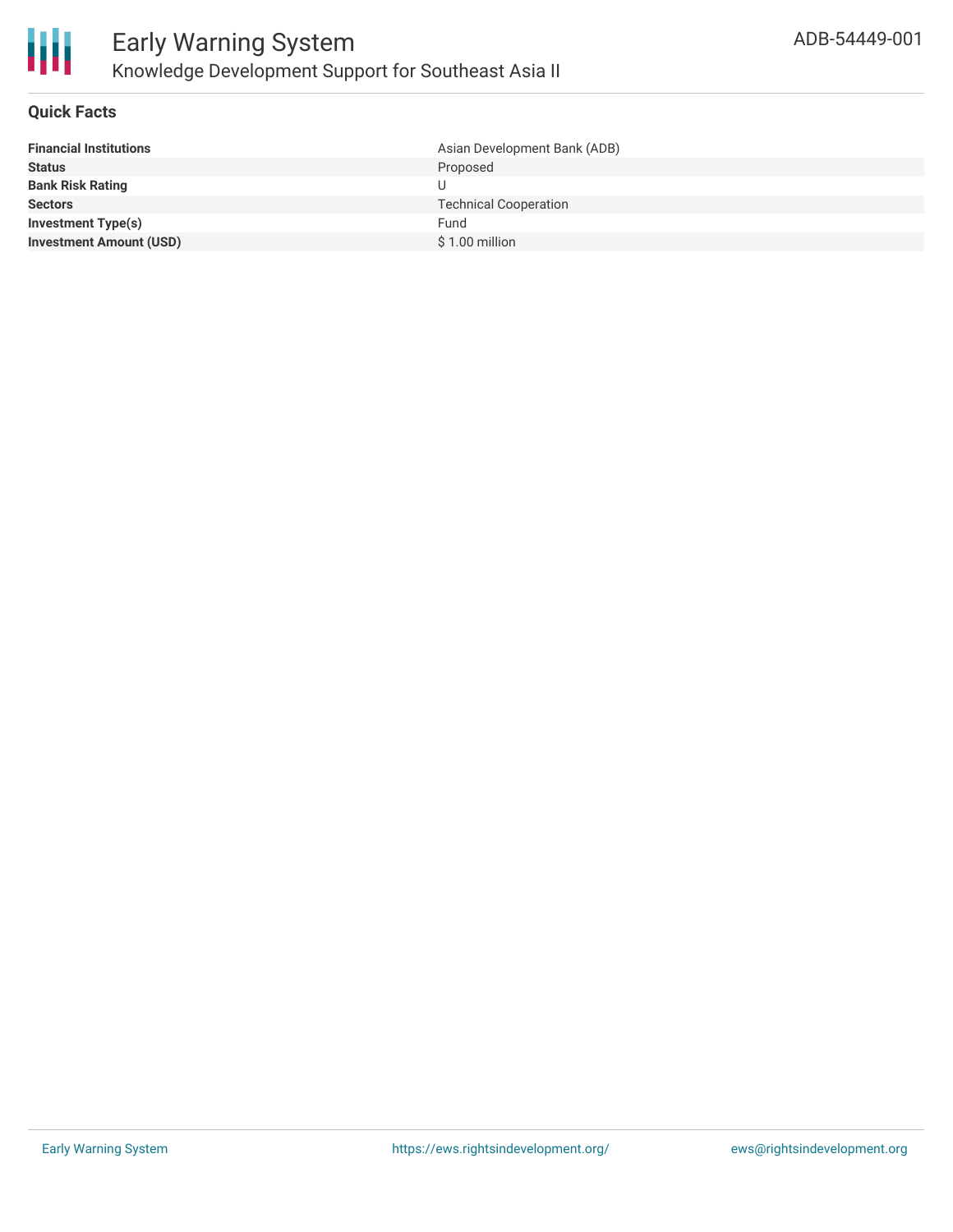

# **Project Description**

According to the bank's website, "This knowledge and support technical assistance (TA) will support the timely and coordinated generation and delivery of knowledge solutions and policy advice to developing member countries (DMCs) of the Asian Development Bank (ADB), and subregional entities, to promote inclusive growth and increase ADB's operational efficiency and policy impact. It will also enhance the impact of ADB's knowledge products, services, and support in Southeast Asia, and facilitate DMCs collaboration with solutions providers from the private sector, academia, and research institutes."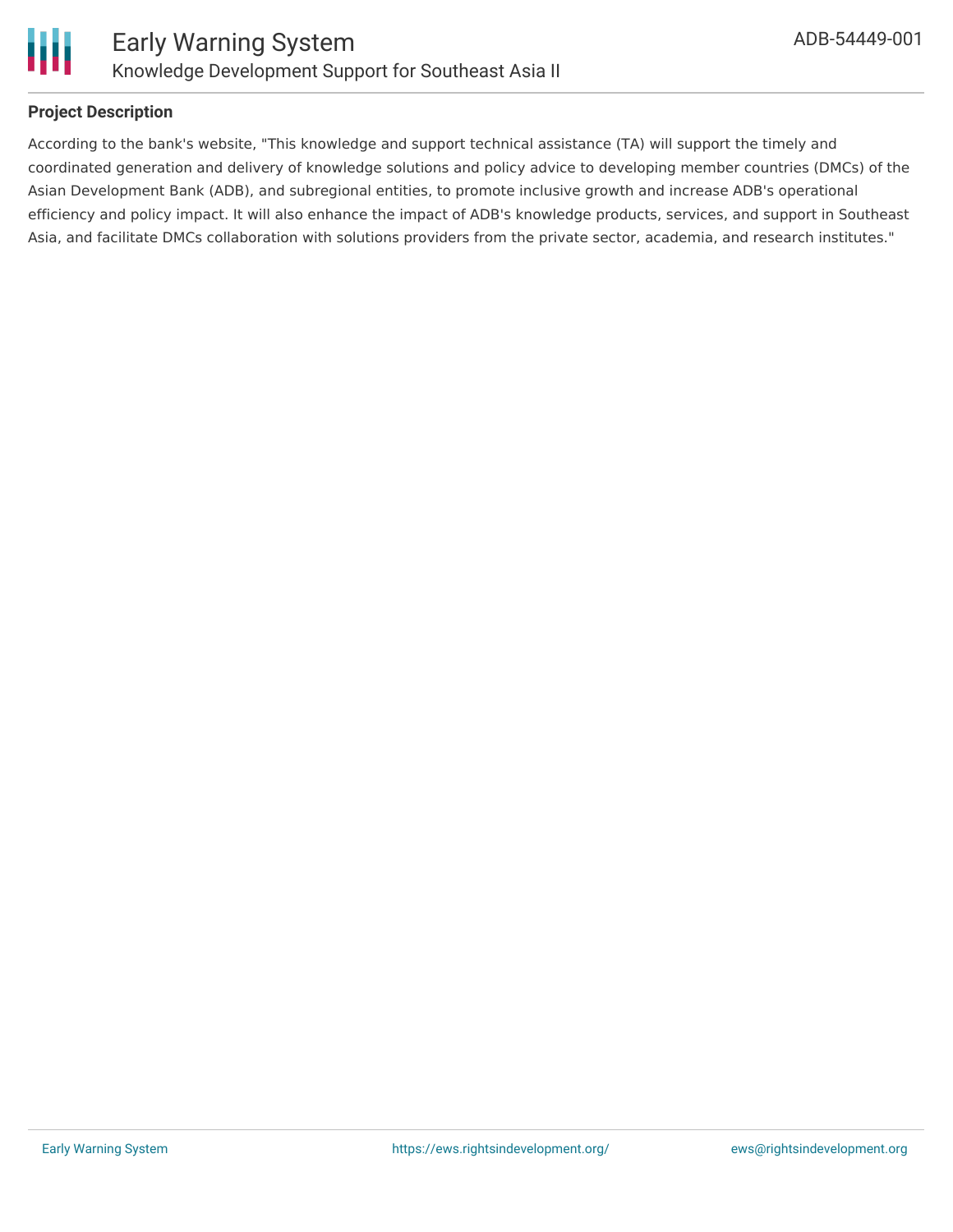

# **Investment Description**

Asian Development Bank (ADB)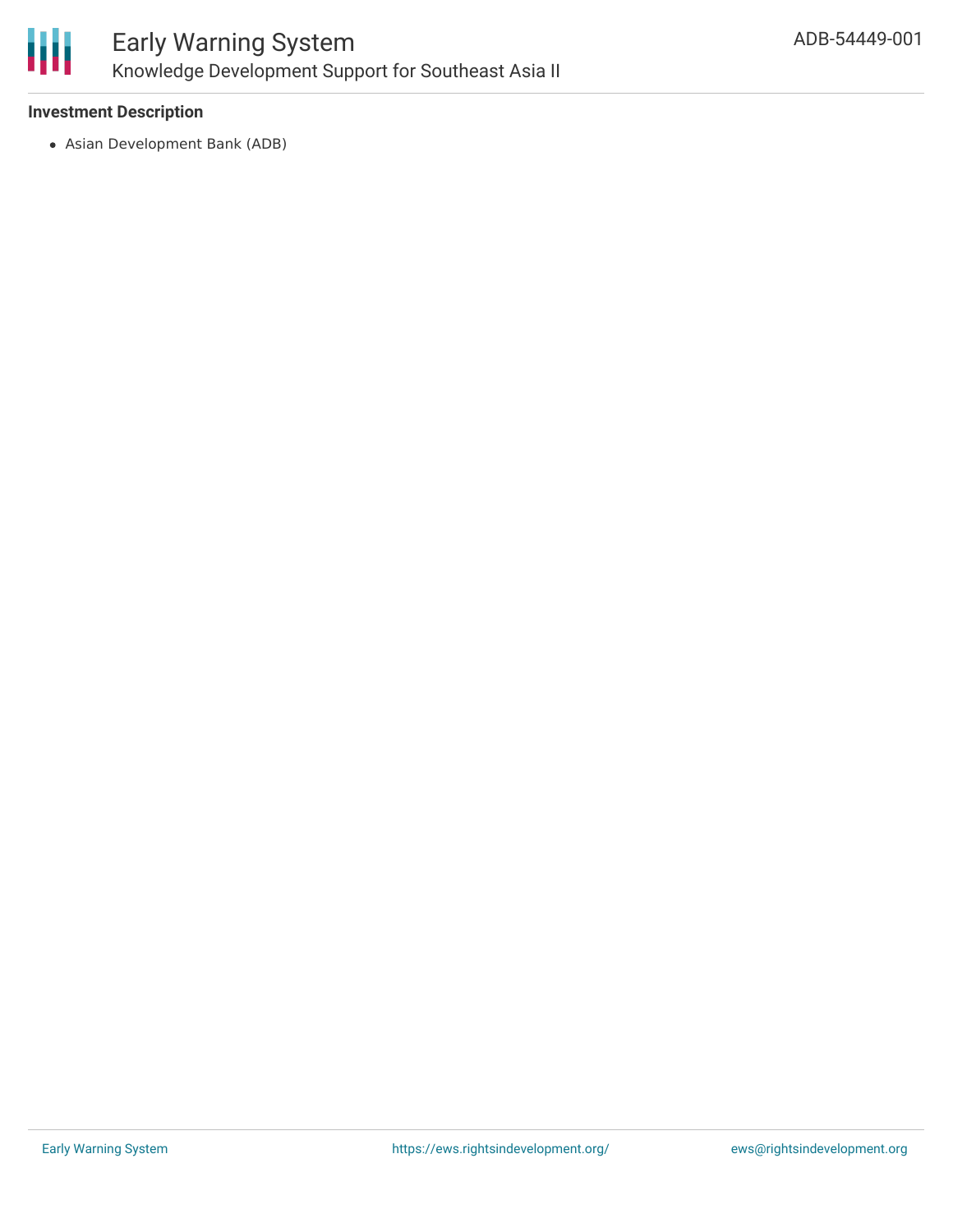### **Contact Information**

Responsible ADB Officer Rush, Jason M. Responsible ADB Department Southeast Asia Department Responsible ADB Division Office of the Director General, SERD

#### ACCESS TO INFORMATION

You can submit an information request for project information at: https://www.adb.org/forms/request-information-form

ADB has a two-stage appeals process for requesters who believe that ADB has denied their request for information in violation of its Access to Information Policy. You can learn more about filing an appeal at: https://www.adb.org/site/disclosure/appeals

#### ACCOUNTABILITY MECHANISM OF ADB

The Accountability Mechanism is an independent complaint mechanism and fact-finding body for people who believe they are likely to be, or have been, adversely affected by an Asian Development Bank-financed project. If you submit a complaint to the Accountability Mechanism, they may investigate to assess whether the Asian Development Bank is following its own policies and procedures for preventing harm to people or the environment. You can learn more about the Accountability Mechanism and how to file a complaint at: http://www.adb.org/site/accountability-mechanism/main.